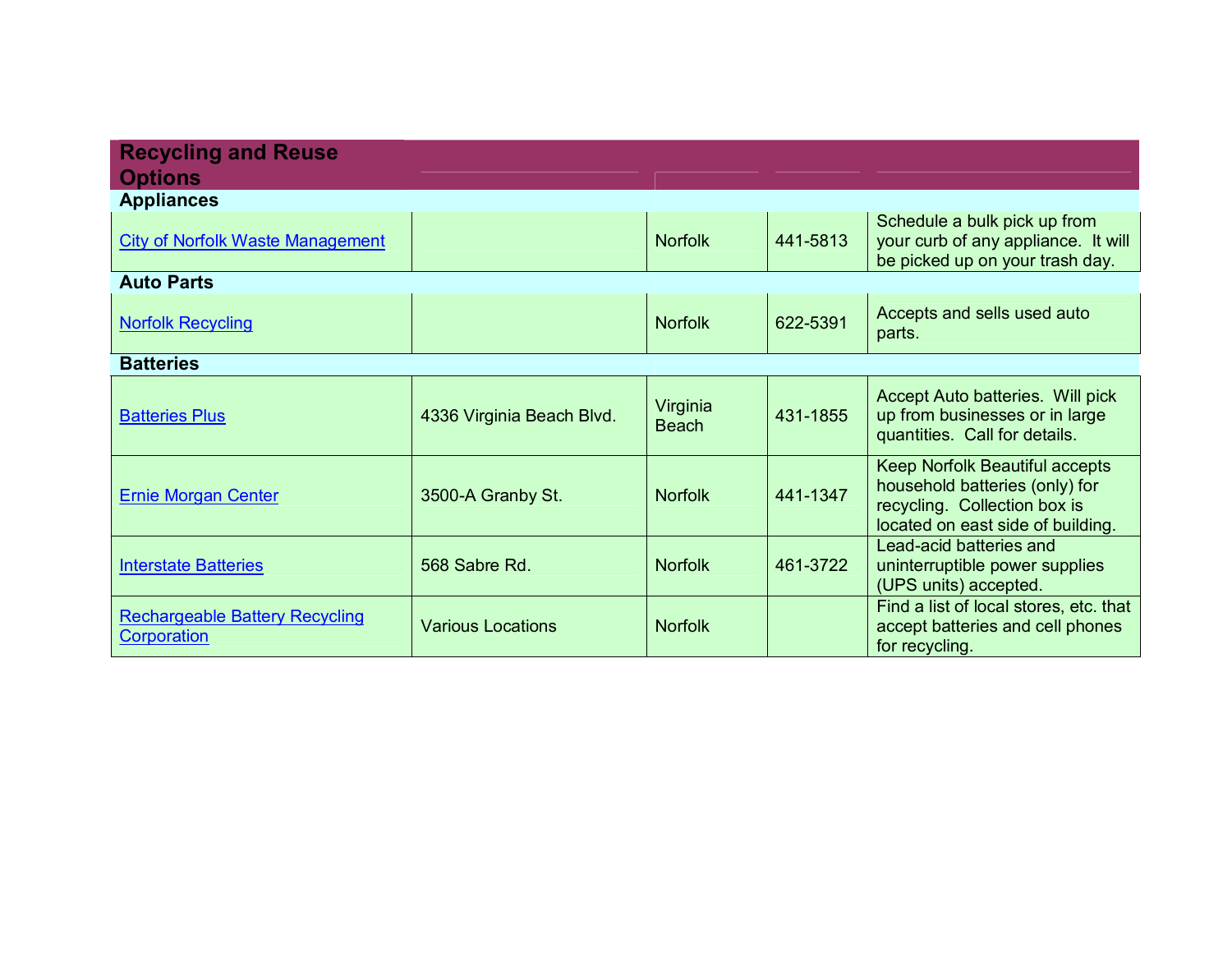| <b>SPSA</b>                                                                                      | 3136 Woodland Ave.                             | <b>Norfolk</b> | 424-4297 | Household battery drop box is<br>located at the Norfolk Transfer<br>Station and batteries can be<br>dropped off Monday - Saturday 8<br>-4 and Sunday 12-4.<br>Rechargeable and car batteries<br>are also accepted as part of the<br>household hazardous waste<br>collection on the first Saturday<br>and fourth Wednesday of each<br>month from 9 - 12. No charge. |
|--------------------------------------------------------------------------------------------------|------------------------------------------------|----------------|----------|--------------------------------------------------------------------------------------------------------------------------------------------------------------------------------------------------------------------------------------------------------------------------------------------------------------------------------------------------------------------|
| <b>Books</b>                                                                                     |                                                |                |          |                                                                                                                                                                                                                                                                                                                                                                    |
| <b>Virginia Social Ventures</b>                                                                  | 800 Tidewater Dr. Suite 200                    | <b>Norfolk</b> | 623-1119 | Accept books, movies and music<br>(no encyclopedias or records).<br>They resell these items to teach<br>adults about work skills. You can<br>drop items off during regular<br>hours or they will pick up large<br>quantities.                                                                                                                                      |
| <b>Better World Books</b>                                                                        | To contact, email<br>info@betterworldbooks.com |                |          | Host a book drive and ship books<br>at no cost to this company. They<br>will reuse/recycle the books.<br>Libraries and large institutions<br>welcome.                                                                                                                                                                                                              |
| <b>Building Materials (see also</b><br><b>Construction &amp; Demolition</b><br><b>Material</b> ) |                                                |                |          |                                                                                                                                                                                                                                                                                                                                                                    |
| <b>Habitat General Store</b>                                                                     | 900 Tidewater Drive                            | <b>Norfolk</b> | 616-0597 | Building Materials, furniture,<br>appliances, house wares and<br>clothing (new and used). Items<br>are sold/donated for Habitat for<br><b>Humanity Homes</b>                                                                                                                                                                                                       |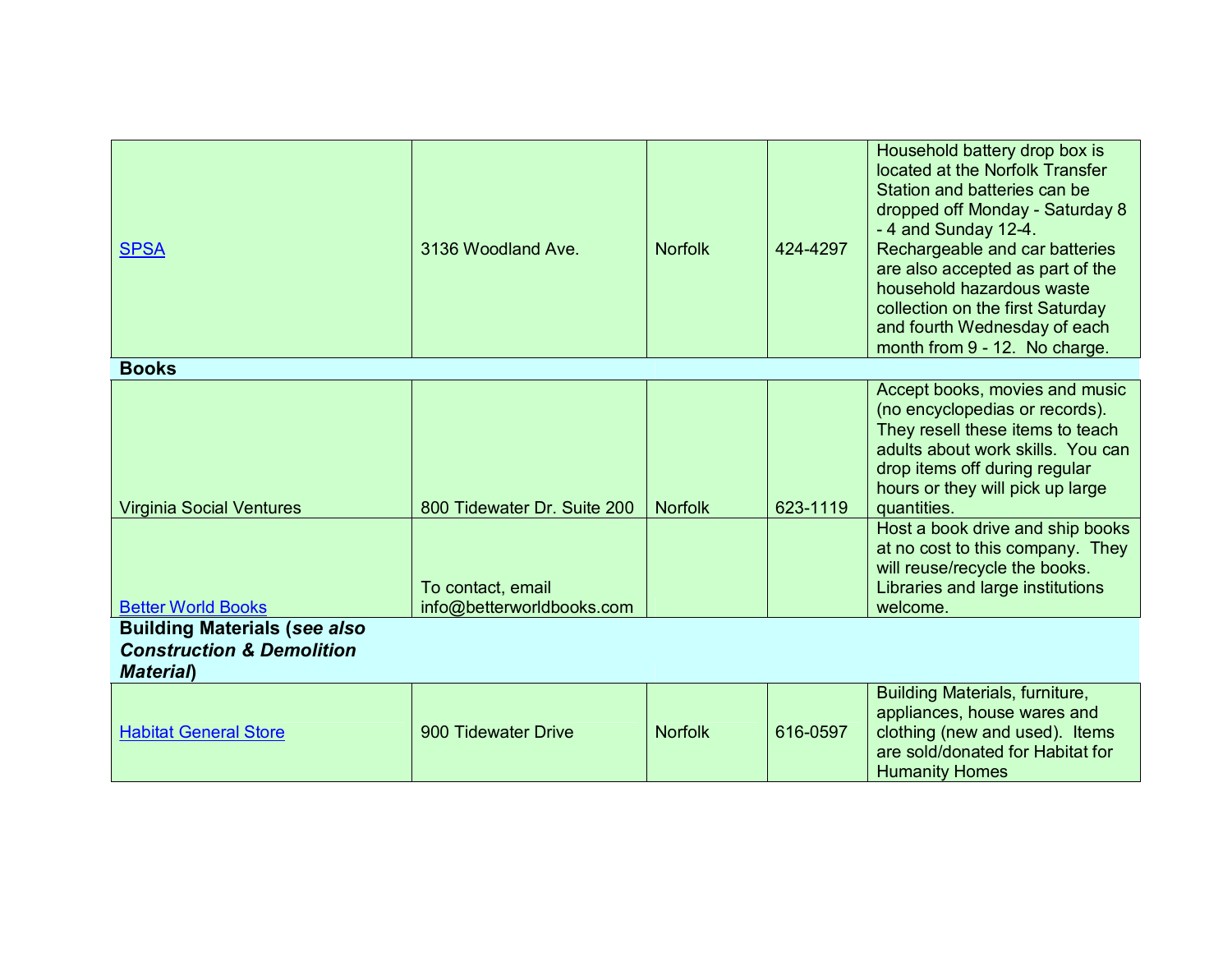| <b>Habitat General Store</b>                                | 955 Providence Square<br><b>Shpping Center</b> | Virginia<br><b>Beach</b> | 474-0069 | Building Materials, furniture,<br>appliances, house wares and<br>clothing (new and used). Items<br>are sold/donated for Habitat for<br><b>Humanity Homes</b> |  |  |  |
|-------------------------------------------------------------|------------------------------------------------|--------------------------|----------|--------------------------------------------------------------------------------------------------------------------------------------------------------------|--|--|--|
| <b>Carpeting</b>                                            |                                                |                          |          |                                                                                                                                                              |  |  |  |
| <b>Carpet Recovery</b>                                      |                                                |                          |          | Find a carpet recycler near you.                                                                                                                             |  |  |  |
| Cars                                                        |                                                |                          |          |                                                                                                                                                              |  |  |  |
| Junk My Car                                                 | <b>Various Locations</b>                       |                          |          | Enter your car, jet ski, boat,<br>trailer, RV or motorcycle on line<br>and they will come and pick it up<br>from your location to be recycled.               |  |  |  |
| <b>Cell Phones</b>                                          |                                                |                          |          |                                                                                                                                                              |  |  |  |
| <b>Barrett Haven Inc.</b>                                   |                                                | <b>Norfolk</b>           | 624-6990 | They accept cartridges and cell<br>phones to be recycled as a<br>fundraiser for their shelter. They<br>will pick up a box full or you can<br>drop off.       |  |  |  |
| <b>Green Disk</b>                                           | see CDs                                        |                          |          |                                                                                                                                                              |  |  |  |
| <b>Jacox Elementary School</b>                              | 1300 Marshall Ave.                             | <b>Norfolk</b>           | 628-2433 | They accept cell phones and ink<br>cartridges free of charge as a<br>school fundraiser.                                                                      |  |  |  |
| <b>Rechargeable Battery Recycling</b><br><b>Corporation</b> | <b>Various Locations</b>                       | <b>Norfolk</b>           |          | Find a list of local stores, etc. that<br>accept batteries and cell phones<br>for recycling.                                                                 |  |  |  |
| <b>Recycle Wireless Phones</b>                              | Send away program                              |                          |          | On website, follow directions to<br>send in phone.                                                                                                           |  |  |  |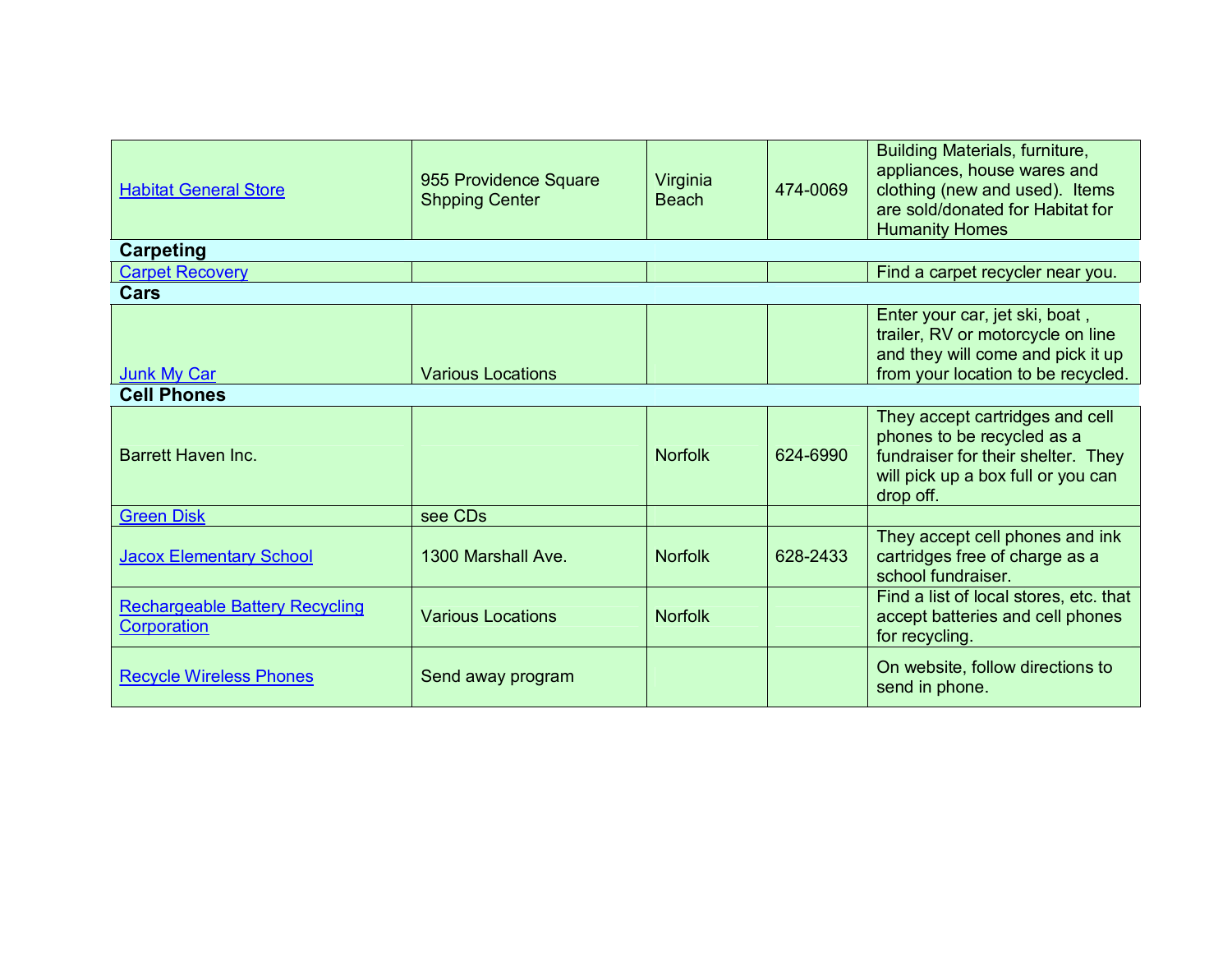| <b>SPSA</b>                                                                         | 3136 Woodland Ave. | <b>Norfolk</b> | 424-4297              | Cell phones are collected as part<br>of the Household Hazardous<br>Waste Collection Program at the<br>Norfolk Transfer Station. They<br>can be taken the first Saturday<br>and fourth Wednesday of each<br>month from 9 - 12. There is no<br>charge for residents. |
|-------------------------------------------------------------------------------------|--------------------|----------------|-----------------------|--------------------------------------------------------------------------------------------------------------------------------------------------------------------------------------------------------------------------------------------------------------------|
| Virginia Zoo                                                                        | 3500 Granby St.    | <b>Norfolk</b> | 441-2374              | They collect cartridges, cell<br>phones and rechargeable<br>batteries and send them to the<br>Funding Factory for recycling.<br>The zoo receives money to use<br>for education programs. Ruth<br>Clark is the contact.                                             |
| <b>CDs and other media materials</b><br>(see also books for working<br>media items) |                    |                |                       |                                                                                                                                                                                                                                                                    |
| <b>Eco Disk</b>                                                                     |                    |                | $253 - 471 -$<br>1800 | Accepts CDs and DVDs. You fill<br>out an online form and send your<br>products along with a check for<br>.20 per pound. You pay for the<br>shipping. They will send a<br>certificate of destruction.                                                               |
| <b>Green Disk</b>                                                                   |                    |                | 800-305-<br>3475      | Accepts CDs, DVDs, diskettes,<br>audio and video tapes, cell<br>phones, pagers, PDAs,<br>rechargeable batteries, inkjet,<br>laser printer and fax cartridges.<br>You pay for shipping and they<br>send a label or a prepaid box to<br>send back                    |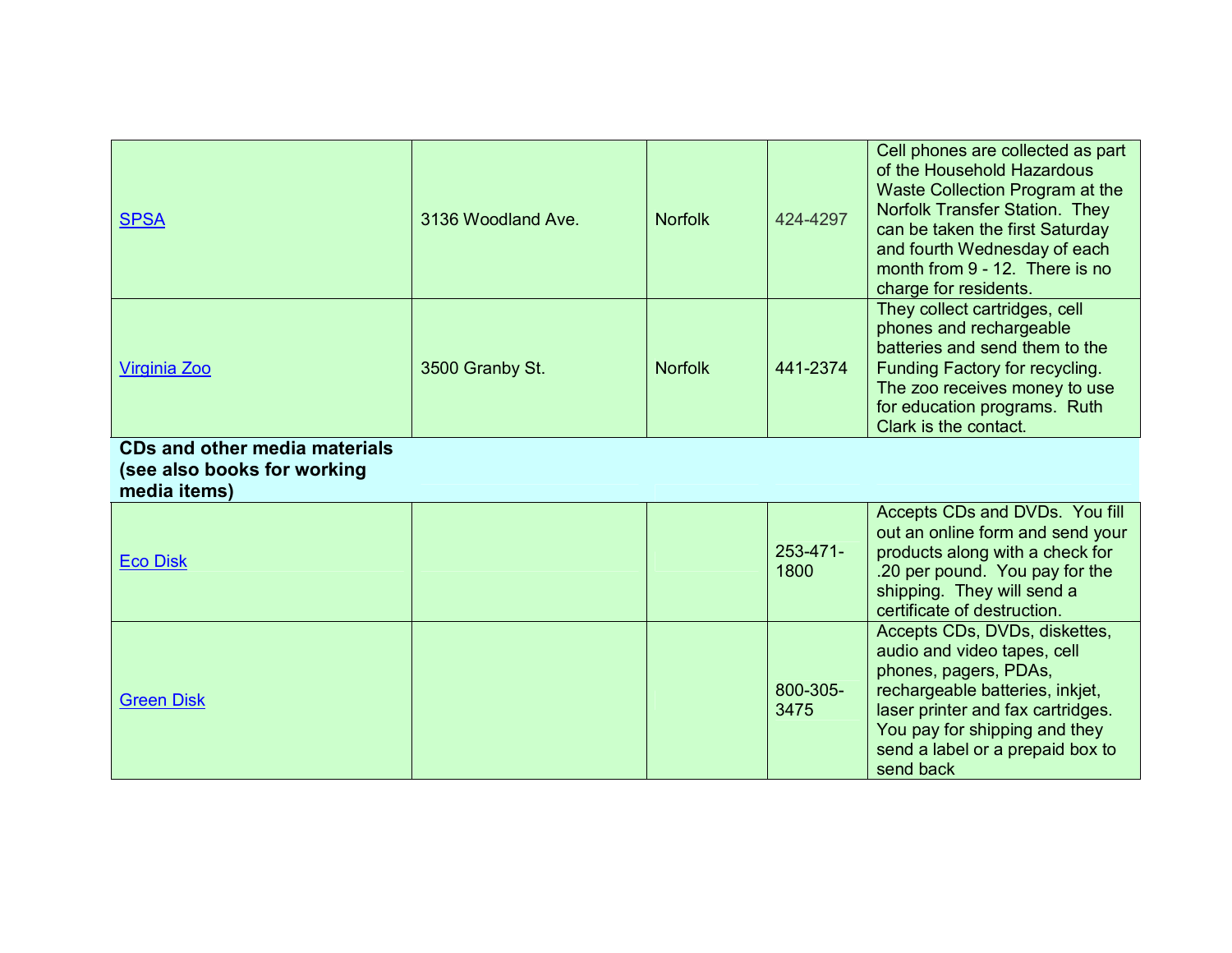| <b>Zuna Fish</b>                                          |                          |                |          | Swap your old CDs and DVDs for<br>new titles.                                                                                                                                                                                               |
|-----------------------------------------------------------|--------------------------|----------------|----------|---------------------------------------------------------------------------------------------------------------------------------------------------------------------------------------------------------------------------------------------|
| <b>Clothing (see also Items of</b><br>Value - Reusable)   |                          |                |          |                                                                                                                                                                                                                                             |
| <b>Dress For Success Norfolk</b>                          | 645 Church St. Suite 203 | <b>Norfolk</b> | 961-7148 | Accepts gently used professional<br>clothing for women in need that<br>are entering or in the work force.<br>Hours are Thurs. - Fri. 9 - 4 and<br>Sat. 10 - 3.                                                                              |
| <b>City of Norfolk Drop Off Recycle</b><br><b>Centers</b> | <b>Various Locations</b> | <b>Norfolk</b> | 441-1347 | Textile Recycling available at all<br>City of Norfolk Drop off recycling<br>centers. Open 24 hours a day<br>(white drop off container labeled<br>for clothes and shoes). Call for<br>locations.                                             |
| <b>Compact Fluorescent Light</b><br><b>bulbs</b>          |                          |                |          |                                                                                                                                                                                                                                             |
| <b>Home Depot</b>                                         | 1261 N Military Hwy.     | <b>Norfolk</b> | 461-6197 | Home Depot is now accepting<br>CFL bulbs for recycling free of<br>charge. Drop off to any Home<br>Depot store location at the<br>returns desk during store hours.                                                                           |
| <b>SPSA</b>                                               | 3136 Woodland Ave.       | <b>Norfolk</b> | 420-4700 | Accepted for recycling as HHW<br>at the Norfolk Transfer Station on<br>the first Saturday and fourth<br>Wednesday of each month from<br>9am - 12pm. Residents are<br>limited to 5 gallons of liquid or 75<br>pounds of solid per visit. All |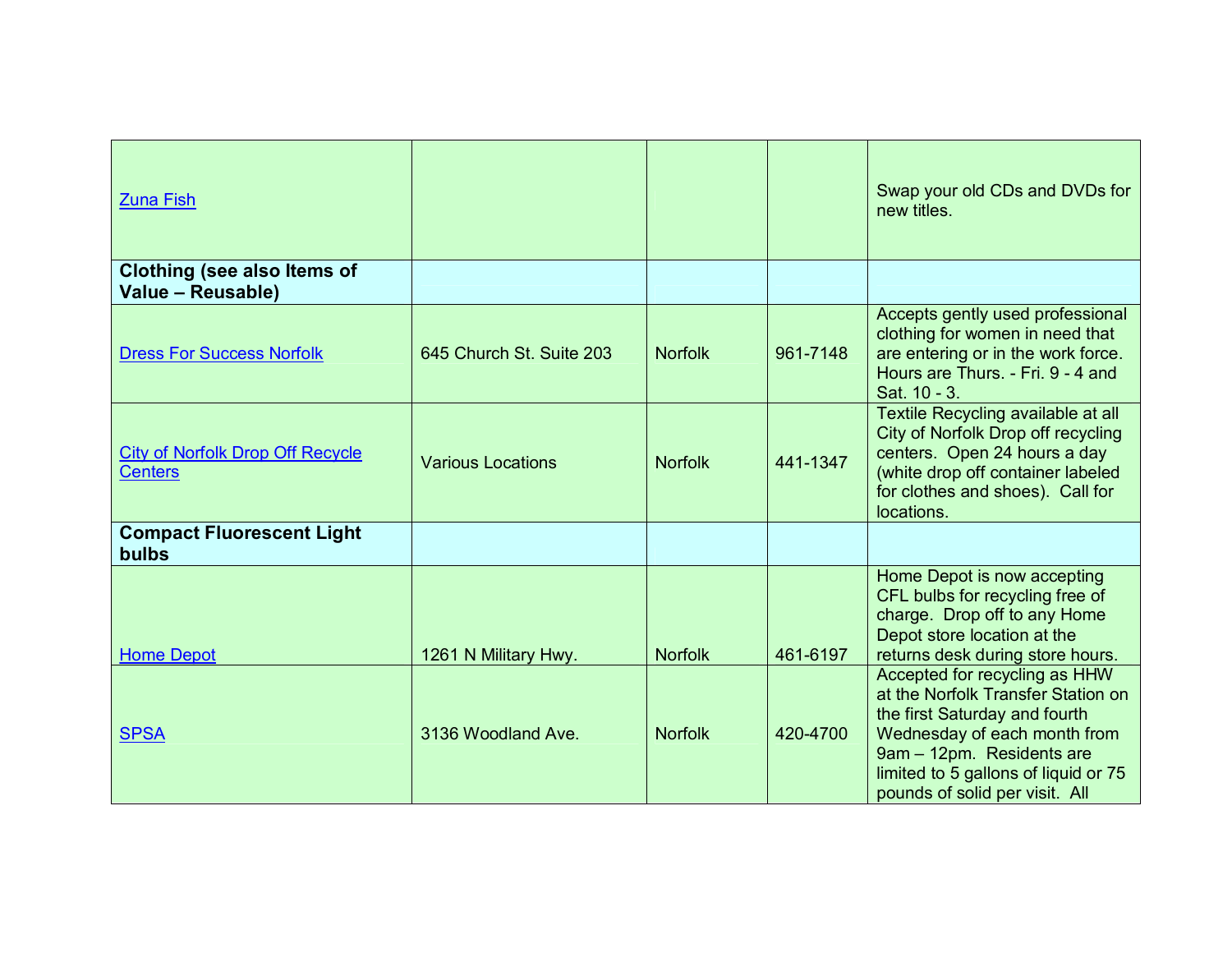|                                  |                         |                                      |                                   | materials are free of charge to<br>drop off.                                                                                                                                                                                                                                                |
|----------------------------------|-------------------------|--------------------------------------|-----------------------------------|---------------------------------------------------------------------------------------------------------------------------------------------------------------------------------------------------------------------------------------------------------------------------------------------|
| <b>Compressed Air Tanks</b>      |                         |                                      |                                   |                                                                                                                                                                                                                                                                                             |
| <b>SPSA</b>                      | 3136 Woodland Ave.      | <b>Norfolk</b>                       | 420-4700                          | Accepted for recycling as HHW<br>at the Norfolk Transfer Station on<br>the first Saturday and fourth<br>Wednesday of each month from<br>9am - 12pm. Residents are<br>limited to 5 gallons of liquid or 75<br>pounds of solid per visit. All<br>materials are free of charge to<br>drop off. |
| <b>Computers and Components</b>  |                         |                                      |                                   |                                                                                                                                                                                                                                                                                             |
| 1-800-GOT-JUNK                   |                         | Norfolk,<br>Virginia<br><b>Beach</b> | 965-6789                          | Will pick up electronics from<br>businesses/residents and take to<br>a recycler. Charge depends upon<br>item and quantity.                                                                                                                                                                  |
| <b>Apple</b>                     |                         |                                      |                                   | Purchase any qualifying apple<br>computer and receive free<br>recycling of any old one.                                                                                                                                                                                                     |
| <b>The Apple Store</b>           | <b>MacArthur Center</b> | <b>Norfolk</b>                       | 628-8400                          | Accepts used iPods for recycling,<br>and offers a discount if<br>purchasing a new one.                                                                                                                                                                                                      |
| <b>ARC of Virginia Peninsula</b> | 2520 58th St.           | Hampton                              | 896-8479<br><b>or</b><br>896-6461 | Accepts all electronics except<br>batteries. They charge \$5 per<br>monitor, .10 per pound of other<br>materials, \$10 for a table top TV<br>and \$15 for floor TV. Hours are                                                                                                               |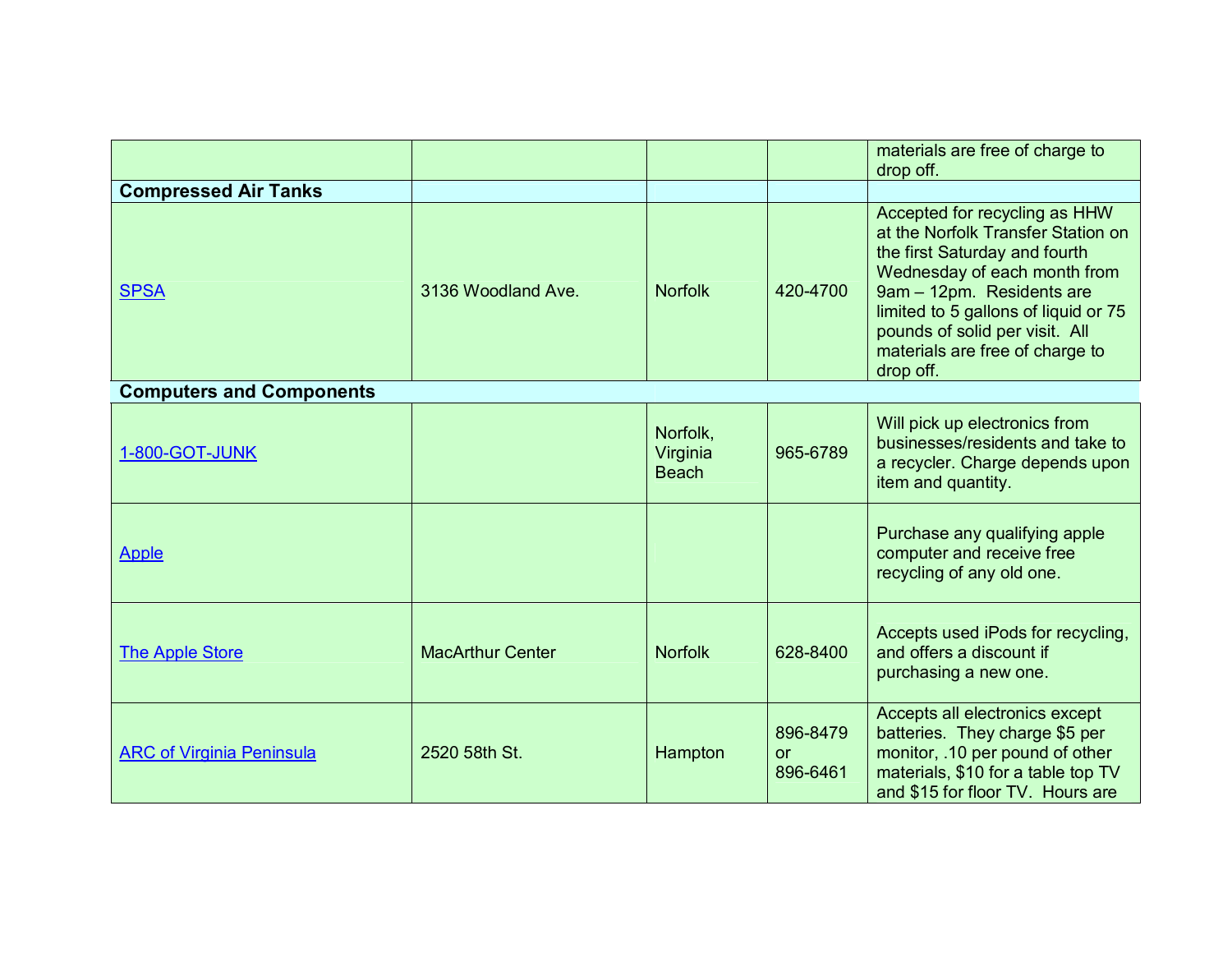|                                                              |                                                           |                |                      | M-F from 9 - 4.                                                                                                                                                                                                                                                                         |
|--------------------------------------------------------------|-----------------------------------------------------------|----------------|----------------------|-----------------------------------------------------------------------------------------------------------------------------------------------------------------------------------------------------------------------------------------------------------------------------------------|
| <b>Circuit City</b>                                          | 837 E. Little Creek Rd. &<br>5900 E. Virginia Beach Blvd. | <b>Norfolk</b> | 480-6677<br>461-1249 | Their trade-in center will send a<br>pre-paid shipping label and a gift<br>card (dependant upon the item)                                                                                                                                                                               |
| <b>City of Norfolk Electronics Recycling</b><br><b>Event</b> | <b>TBA</b>                                                | <b>Norfolk</b> | 441-1347             | Keep Norfolk Beautiful offers an<br>annual electronics recycling<br>event for citizens of Norfolk. All<br>items are free to recycle. Call for<br>details.                                                                                                                               |
| Costco                                                       |                                                           |                |                      | Trade-In and Recycle Program is<br>available on website. You can<br>enter the items you want to<br>recycle and either receive a<br>shipping label to send it to<br>Costco free of charge. If there is<br>a value associated with the item,<br>you will receive a credit from<br>Costco. |
| <b>Dell</b>                                                  |                                                           |                | 800-915-<br>3355     | Dell will recycle any Dell product<br>for free.                                                                                                                                                                                                                                         |
| Gateway                                                      |                                                           |                |                      | Their Trade-in Program offers<br>credit toward a new Gateway<br>product when trading in any used<br>computer.                                                                                                                                                                           |
| <b>Hewlett Packard</b>                                       |                                                           |                |                      | Accepts all brands for recycling.<br>Charges range \$13-34,<br>dependant upon item.                                                                                                                                                                                                     |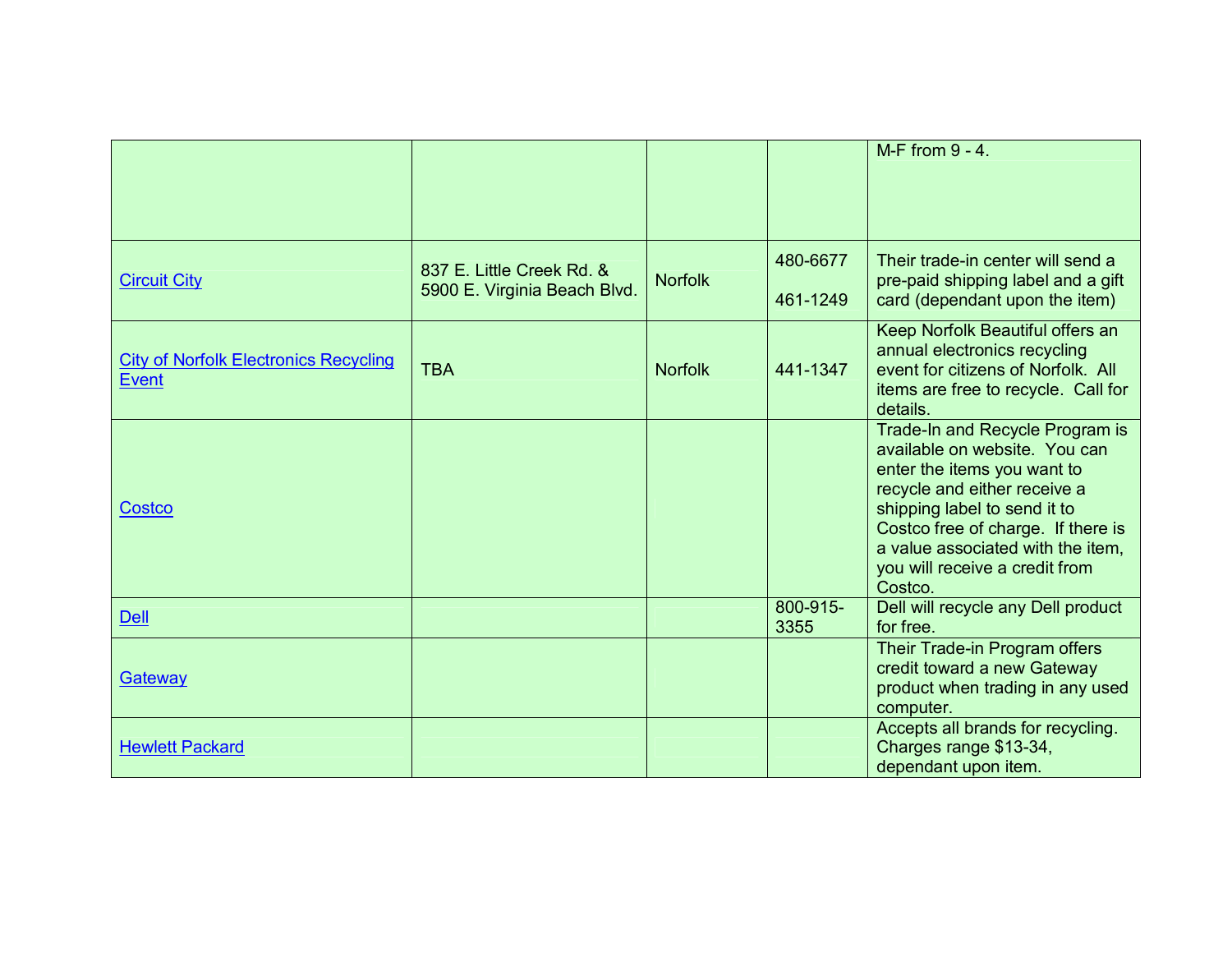| M & W Computer Services                     | 460 Garrison Pl.                     | Virginia<br><b>Beach</b>      | 497-2562 | Accepts all electronics. Call for<br>pricing and requirements.                                                              |
|---------------------------------------------|--------------------------------------|-------------------------------|----------|-----------------------------------------------------------------------------------------------------------------------------|
| <b>National Cristina Foundation</b>         |                                      |                               |          | Accepts donated computers to<br>give to disadvantaged people<br>and organizations. Go to website<br>to schedule a donation. |
|                                             | 5957 E. Virginia Beach Blvd          | <b>Norfolk</b>                | 455-5889 |                                                                                                                             |
|                                             | 1082 Mercury Blvd.                   | Hampton                       | 838-7610 | Tech recycling services are<br>available in all of these Office                                                             |
| <b>Office Depot</b>                         | 1412 Greenbrier Parkway<br>#123      | Chesapeake                    | 420-6009 | Depot locations. You can<br>purchase a recycling box for \$5,<br>\$10, or \$15 depending on the                             |
|                                             | 551 Hilltop Plaza Shopping<br>Center | Virginia<br><b>Beach</b>      | 417-6400 | size, fill it up with electronics and<br>return it to the store for recycling.                                              |
|                                             | 11971 Jefferson Ave.                 | <b>Newport</b><br><b>News</b> | 249-0800 |                                                                                                                             |
|                                             |                                      |                               |          | Accepts computers and some<br>electronics for recycling. You                                                                |
| <b>Tiger Direct</b>                         |                                      |                               |          | enter what you have and will<br>receive a shipping label and<br>credit for your recyclable items.                           |
| <b>Construction/Demolition</b><br>materials |                                      |                               |          |                                                                                                                             |
| <b>Waterway Materials Corporation</b>       | 1401 Precon Drive                    | Chesapeake                    | 545-0004 | Recycles concrete, asphalt &<br>brick. No fee unless oversized<br>concrete or contains rebar. Call<br>ahead.                |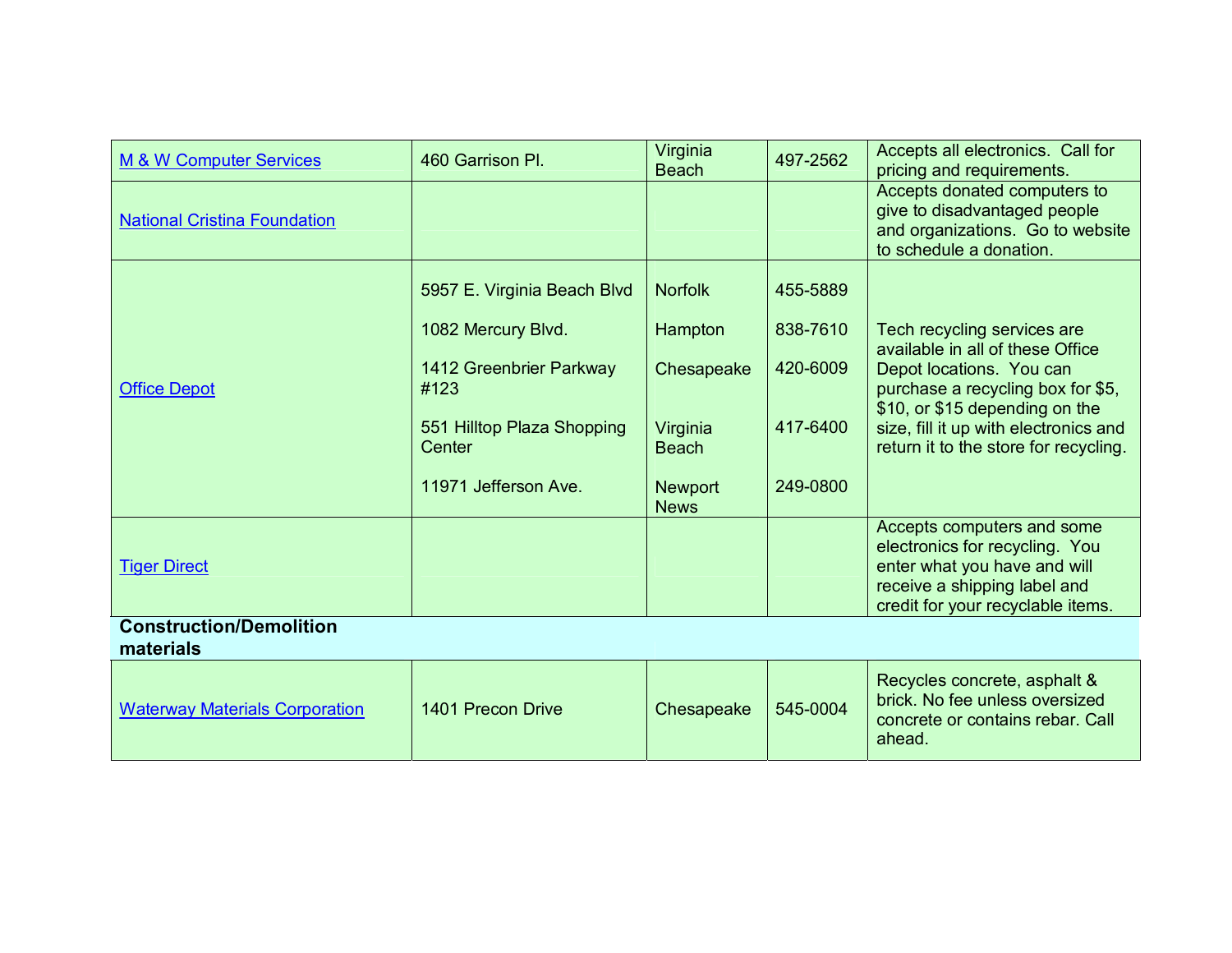| <b>Waterway Recycling</b>                | 1401 Precon Drive    | Chesapeake     | 333-3427 | Recycles steel, glass, brick,<br>block, concrete, asphalt, pipe,<br>wallboard & lumber. Charge:<br>\$8.50/cu.yd. for non-hazardous &<br>demolition debris; \$30/ton for<br>clean wood. Call ahead. |
|------------------------------------------|----------------------|----------------|----------|----------------------------------------------------------------------------------------------------------------------------------------------------------------------------------------------------|
| <b>Vulcan Materials</b>                  | 3425 Westminster     | <b>Norfolk</b> | 494-3202 | Accepts clean concrete at no<br>charge.                                                                                                                                                            |
| <b>Crayons</b>                           |                      |                |          |                                                                                                                                                                                                    |
| <b>National Crayon Recycling Program</b> |                      |                |          | Send your crayons in and they will<br>be recycled into new crayons.                                                                                                                                |
| <b>Electronics</b>                       |                      |                |          |                                                                                                                                                                                                    |
| See Computers and Components             |                      |                |          |                                                                                                                                                                                                    |
| <b>Eyeglasses</b>                        |                      |                |          |                                                                                                                                                                                                    |
| <b>Lions Club</b>                        | 4205 W Mercury Blvd. | Hampton        | 825-3399 | Drop off locations available. Call<br>or look online for details. Accept<br>used but still usable eyeglasses.                                                                                      |
| New Eyes for the Needy                   |                      |                |          | Check on line for collection<br>process.                                                                                                                                                           |
| Food                                     |                      |                |          |                                                                                                                                                                                                    |
| Do It Yourself Composting                | <b>Your Backyard</b> |                |          | It is fun, easy and rewarding.                                                                                                                                                                     |
| <b>Union Mission</b>                     | 1300 Brooke Ave.     | <b>Norfolk</b> | 627-8686 | They are open 24 hours a day<br>and accept all types of canned<br>and nonperishable food as well<br>as left over prepared foods. This<br>is a great reuse of food left over<br>from events, etc.   |
| <b>Hazardous Waste</b>                   |                      |                |          |                                                                                                                                                                                                    |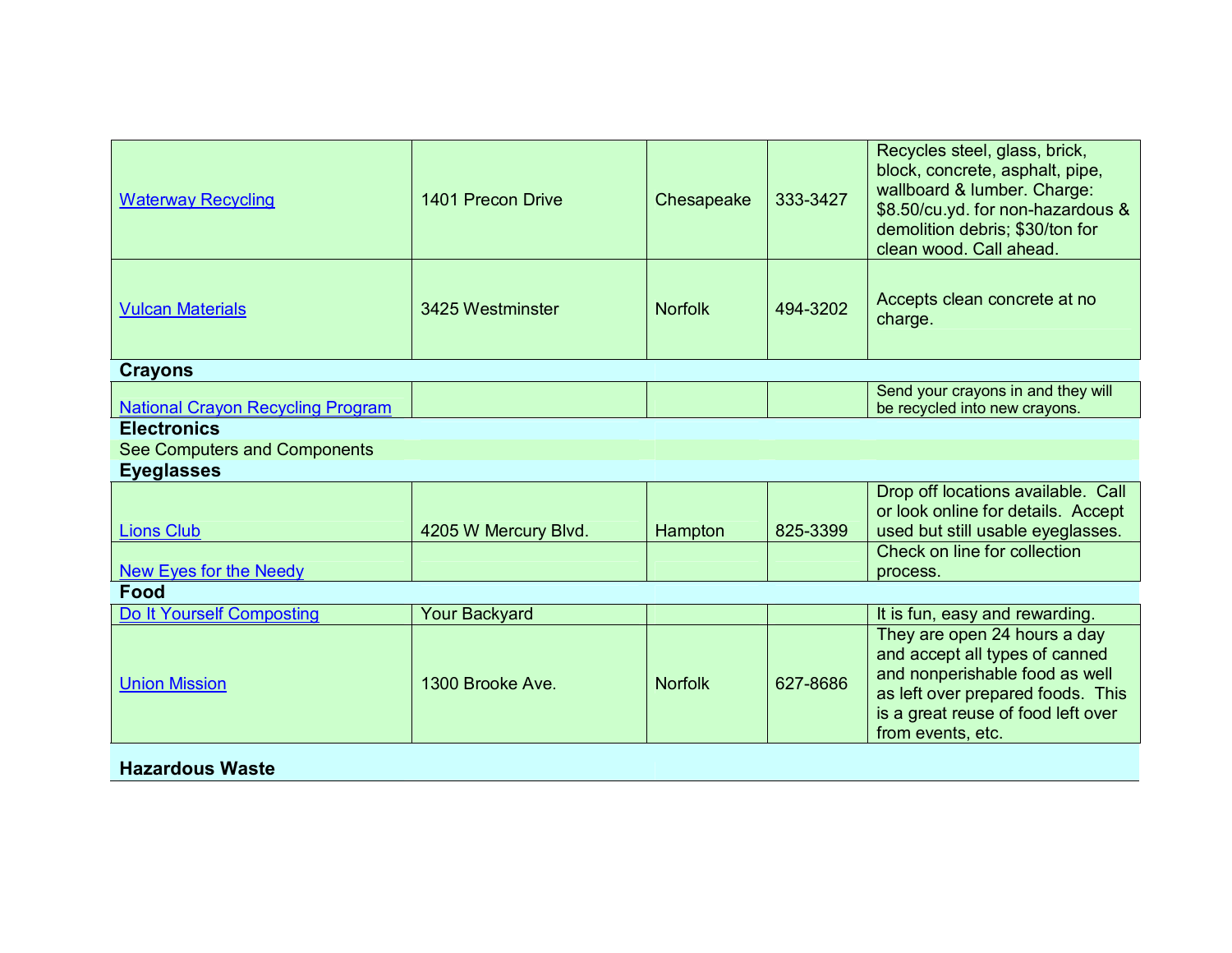| <b>SPSA</b>                                                      | 3136 Woodland Ave.       | <b>Norfolk</b> | 420-4700 | <b>Hazardous Materials are</b><br>accepted at the Norfolk Transfer<br>Station on the first Saturday and<br>fourth Wednesday of each month<br>from 9am - 12pm. Residents are<br>limited to 5 gallons of liquid or 75<br>pounds of solid per visit. All<br>materials are free of charge to<br>drop off. |
|------------------------------------------------------------------|--------------------------|----------------|----------|-------------------------------------------------------------------------------------------------------------------------------------------------------------------------------------------------------------------------------------------------------------------------------------------------------|
| <b>Helium Tanks (See Compressed</b><br>Air Tanks)                |                          |                |          |                                                                                                                                                                                                                                                                                                       |
| <b>Items of Value - Reusable and</b><br><b>Sellable</b>          |                          |                |          |                                                                                                                                                                                                                                                                                                       |
| <b>Freecycle Network</b>                                         | www.freecycle.org        |                |          | Post items to give away; free<br>service                                                                                                                                                                                                                                                              |
| <b>Thrift Stores</b>                                             | <b>Various locations</b> |                |          | Call to confirm acceptable items                                                                                                                                                                                                                                                                      |
| Light bulbs, fluorescent (see<br>compact fluorescent lightbulbs) |                          |                |          |                                                                                                                                                                                                                                                                                                       |
| <b>Medical Equipment</b>                                         |                          |                |          |                                                                                                                                                                                                                                                                                                       |
| <b>Physicians for Peace</b>                                      | 229 W. Bute Street       | <b>Norfolk</b> | 625-7569 | Medical supplies & equipment<br>(tax-deductible)                                                                                                                                                                                                                                                      |
| <b>Metal</b>                                                     |                          |                |          |                                                                                                                                                                                                                                                                                                       |
| Chenman L Inc.                                                   | 619 W 24th St.           | <b>Norfolk</b> | 622-6071 | Iron, steel, copper, aluminum,<br>brass and lead - they pay per<br>pound                                                                                                                                                                                                                              |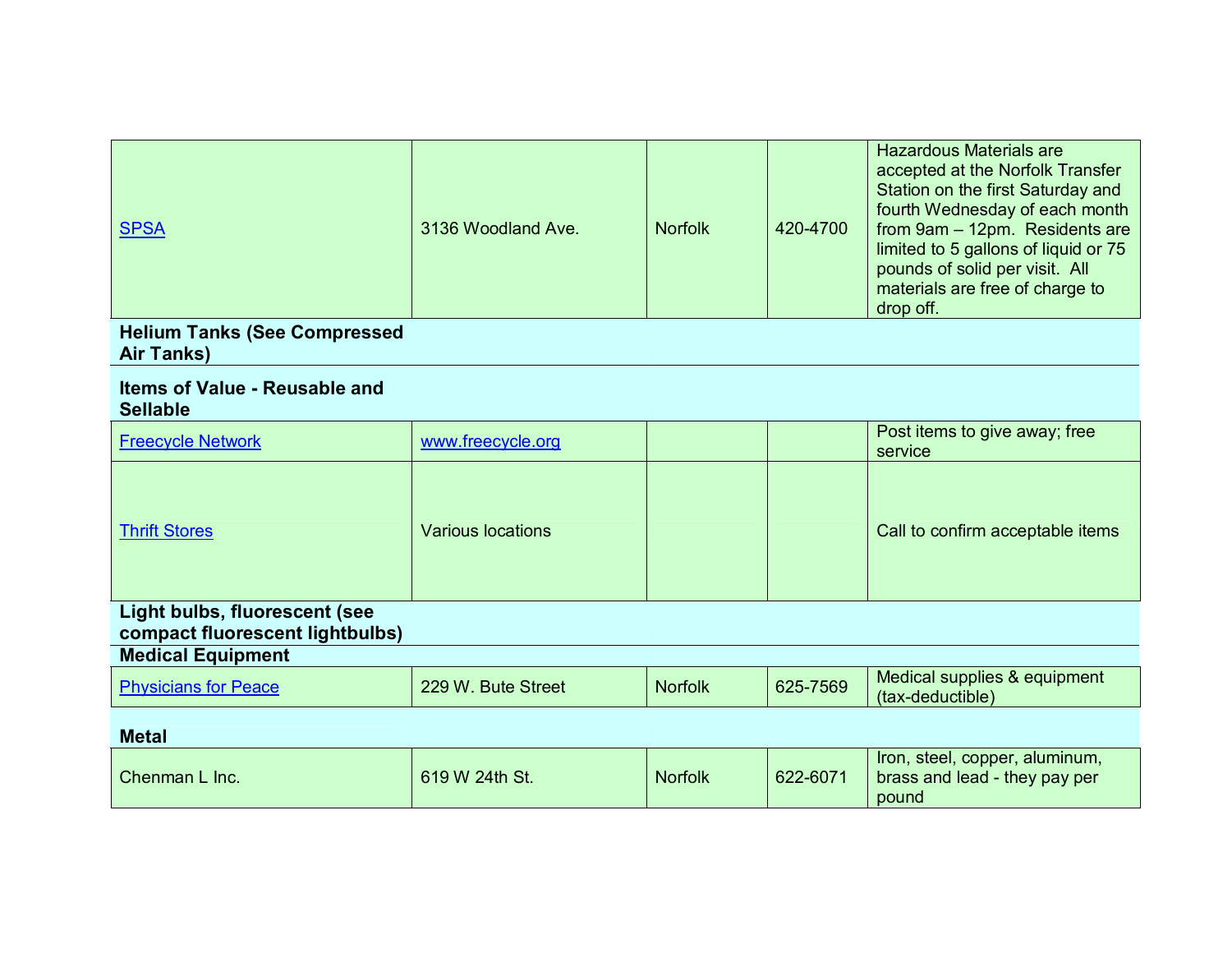| <b>Dubin Metals</b>                     | 2330 Bowdens Ferry Road | <b>Norfolk</b>           | 622-3970 | Copper, brass, batteries,<br>radiators, aluminum- batteries<br>paid per piece everything else<br>per pound |
|-----------------------------------------|-------------------------|--------------------------|----------|------------------------------------------------------------------------------------------------------------|
| Gutterman Iron and metal Corp.          | 1206 E Brambleton Ave.  | <b>Norfolk</b>           | 627-1095 | Copper, brass, aluminum, lead,<br>scrap iron, radiators, stainless<br>steel - they pay per pound           |
| <b>Surplus Recycling</b>                | 122 Mac St.             | Virginia<br><b>Beach</b> | 499-2620 | Aluminum, brass, copper,<br>batteries, radiators, iron, steel -<br>they pay per pound                      |
| <b>U-Cycle Recycling</b>                | 122 S. Witchduck Rd.    | Virginia<br><b>Beach</b> | 456-5742 | Aluminum, copper, brass, scarp<br>metal - they pay per pound                                               |
| Virginia Beach Salvage Exchange<br>Inc. | 221 Southgate Ave.      | Virginia<br><b>Beach</b> | 499-4339 | Aluminum, copper, brass - no<br>auto parts - they pay per pound                                            |
| <b>Wise Recycling LLC</b>               | 1435 Air Rail Ave.      | Virginia<br><b>Beach</b> | 460-0923 | Aluminum, brass and copper -<br>they pay per pound                                                         |

## **Motor Oil**

| Norfolk Transfer Station                                                                            | 3136 Woodland Ave. | <b>Norfolk</b> | 420-4700 | SPSA collects used motor oil<br>from residents only at the Norfolk<br>Transfer station. Hours are M-F<br>8 - 3:30 and Sat, 8 - 12. Limit of<br>5 gallons. |
|-----------------------------------------------------------------------------------------------------|--------------------|----------------|----------|-----------------------------------------------------------------------------------------------------------------------------------------------------------|
| <b>Movies and Music (See Books)</b>                                                                 |                    |                |          |                                                                                                                                                           |
| or CDs)                                                                                             |                    |                |          |                                                                                                                                                           |
| $\bigcap_{i=1}^{n}$ $\bigcap_{i=1}^{n}$ $\bigcap_{i=1}^{n}$ $\bigcap_{i=1}^{n}$ $\bigcap_{i=1}^{n}$ |                    |                |          |                                                                                                                                                           |

## **Oil, Grease and Fats**

| <b>Valley Protein</b> | Pick up service | Regional | 434-634-<br>9475 | Rendering of food oil and grease<br>I into fat for animal feed and<br>biofuel Call for prices and<br>service details. |
|-----------------------|-----------------|----------|------------------|-----------------------------------------------------------------------------------------------------------------------|
|-----------------------|-----------------|----------|------------------|-----------------------------------------------------------------------------------------------------------------------|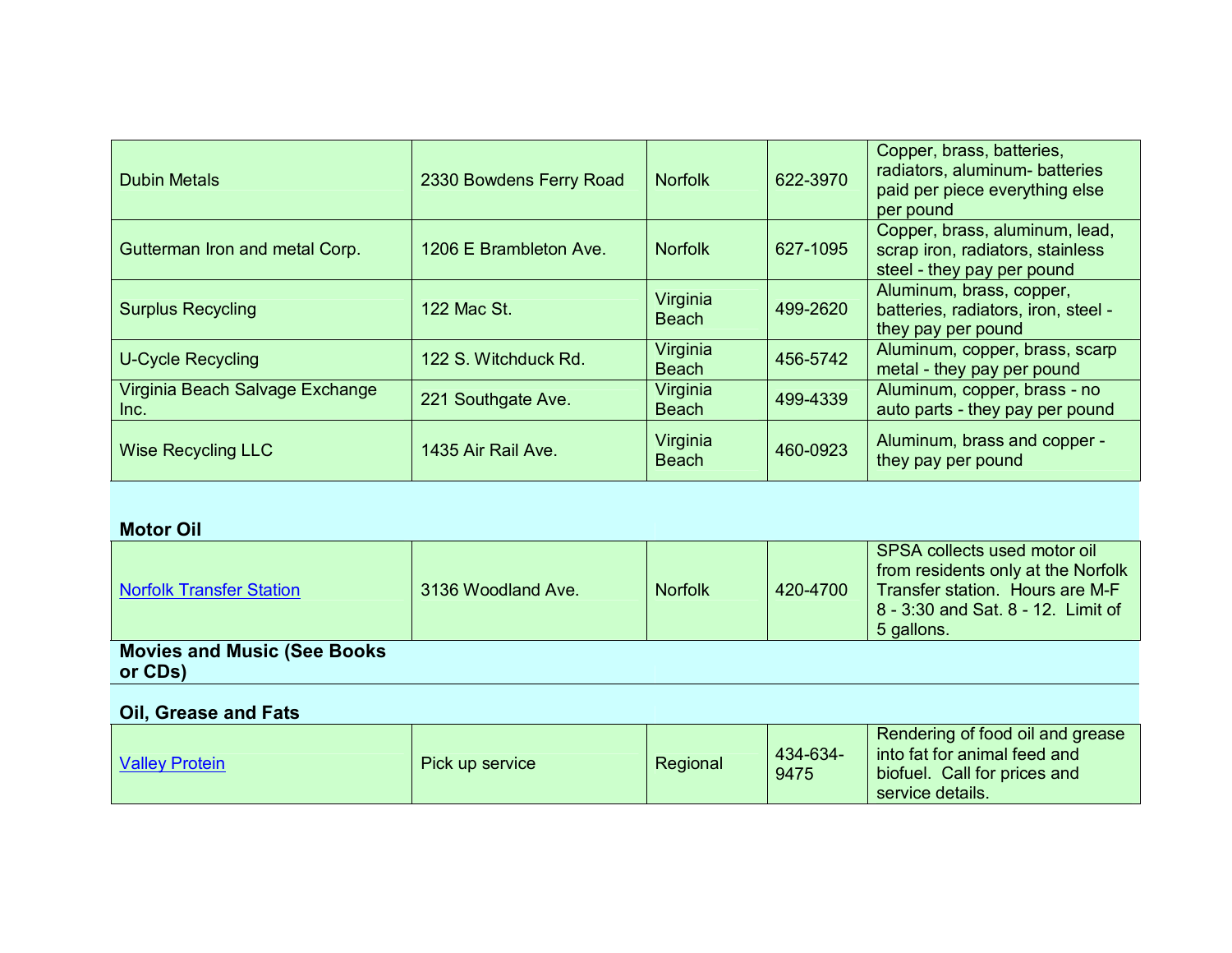| <b>SPSA</b>                                                                | see hazardous waste |                |          |                                                                                                                                                                      |
|----------------------------------------------------------------------------|---------------------|----------------|----------|----------------------------------------------------------------------------------------------------------------------------------------------------------------------|
| <b>Oyster shells</b>                                                       |                     |                |          |                                                                                                                                                                      |
| <b>Larchmont Library</b>                                                   | 6525 Hampton Blvd.  | <b>Norfolk</b> |          | A citizen drop-off point for oyster<br>shells. Shells will be re-used to<br>create reefs in local waterways.<br>Place shells under "Birdsong<br>Wetlands" sign.      |
| <b>Keep Norfolk Beautiful</b>                                              |                     |                | 441-1347 | Call to coordinate drop-off of<br>shells after hosting an oyster<br>roast!                                                                                           |
| O'Sullivan's Wharf                                                         | 4300 Colley Ave.    | <b>Norfolk</b> |          | Ask your server to recycle your<br>oyster shells in their bin!                                                                                                       |
| <b>Tanner's Creek Seafood Restaurant</b>                                   | 5103 Colley Ave.    | <b>Norfolk</b> |          | Ask your server to recycle your<br>oyster shells in their bin!                                                                                                       |
| <b>Oxygen Tanks (See</b><br><b>Compressed Air Tanks)</b>                   |                     |                |          |                                                                                                                                                                      |
| <b>Pallets</b>                                                             |                     |                |          |                                                                                                                                                                      |
| <b>Chesapeake Shipping Products</b>                                        | 901 Broad St.       | Portsmouth     | 397-2692 | They will pickup a min. of 120 or<br>you can drop off any number.<br>They pay approximately \$1.25<br>per pallet. Call Sharon Brown to<br>see acceptable dimensions. |
| <b>Paper and Cardboard (see</b><br>reduction options for unwanted<br>mail) |                     |                |          |                                                                                                                                                                      |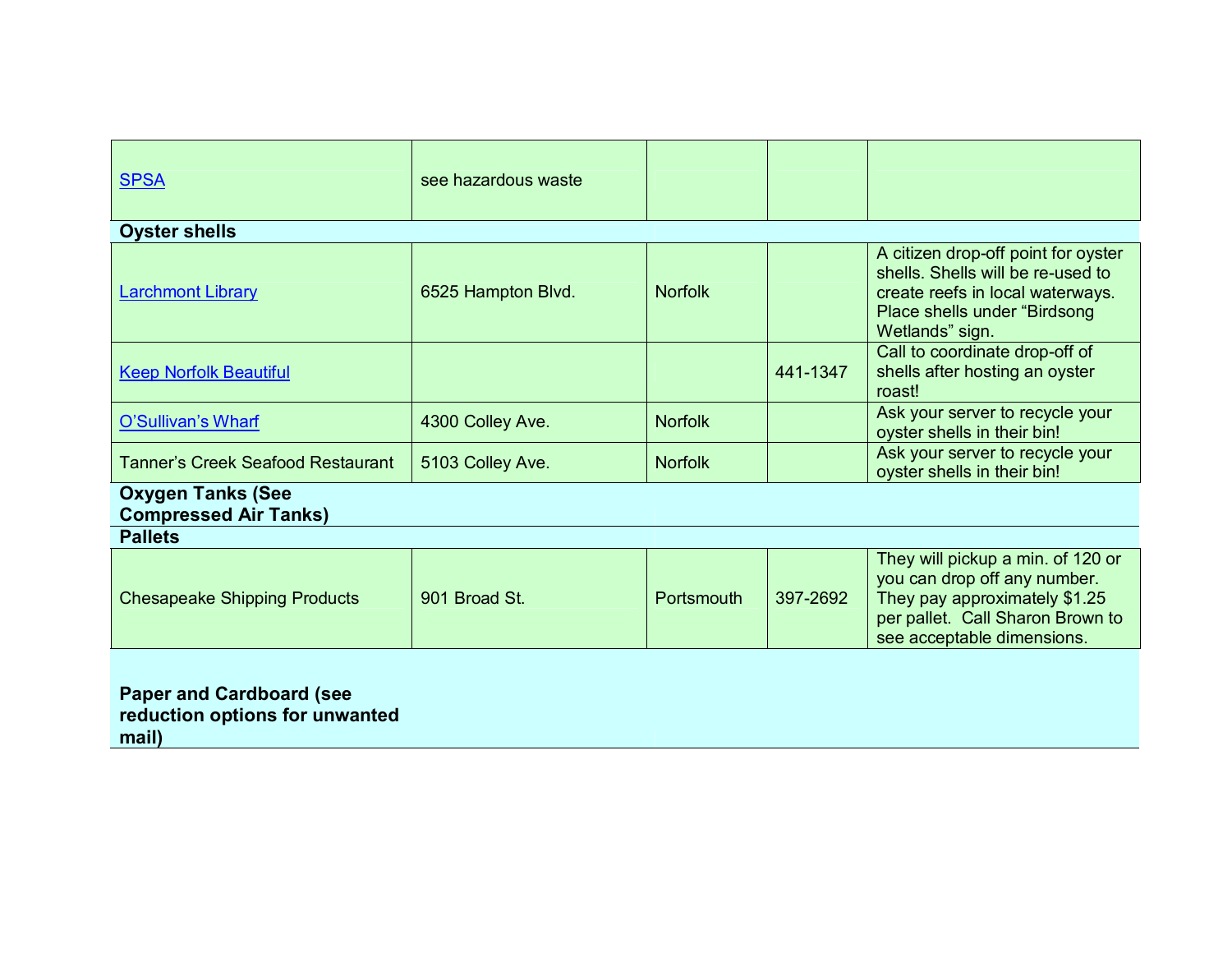| <b>Atlantic Paper Stock</b>                                                     | 1832 Church St.                   | <b>Norfolk</b> | 625-6211 | Paper and Cardboard - No<br>Phone Books - they pay per<br>pound - Chipboard is accepted<br>but they do not pay for this                                                                                            |
|---------------------------------------------------------------------------------|-----------------------------------|----------------|----------|--------------------------------------------------------------------------------------------------------------------------------------------------------------------------------------------------------------------|
| <b>Plastics (See Yogurt Cups)</b>                                               |                                   |                |          |                                                                                                                                                                                                                    |
| <b>Keep Norfolk Beautiful and SPSA</b>                                          | Your Curb of Drop Off<br>Location | <b>Norfolk</b> | 441-1347 | Plastic bottles and jugs are<br>accepted in the curbside program<br>and at the drop off locations. Call<br>for locations of drop off centers.                                                                      |
| <b>Tidewater Fibre Corporation</b>                                              | 1958 Diamond Hill Road            | Chesapeake     | 543-5766 | Plastic Items accepted include<br>bread trays, milk crates, pallets,<br>buckets, shrink wrap, soda<br>crates, contact lens molds and<br>conduit. Call to schedule a pick<br>up or drop off depending on<br>amount. |
| <b>Propane Tanks (See</b><br><b>Compressed Air Tanks)</b>                       |                                   |                |          |                                                                                                                                                                                                                    |
| <b>Shipping Materials (packing</b><br>peanuts, Styrofoam, bubble<br>wrap, etc.) |                                   |                |          |                                                                                                                                                                                                                    |
| <b>PAK Mail</b>                                                                 | 222 W 21st St.                    | <b>Norfolk</b> | 626-0065 | Accepts clean bubble wrap,<br>packing peanuts, solid Styrofoam<br>sheets and blocks and usable<br>boxes. Drop off during regular<br>business hours.                                                                |
| The UPS Store                                                                   | 520 W. 21st St. #G-2              | <b>Norfolk</b> | 626-1766 | Accepts clean bubble wrap,<br>packing peanuts, solid Styrofoam<br>sheets and blocks. Drop off<br>during regular business hours.                                                                                    |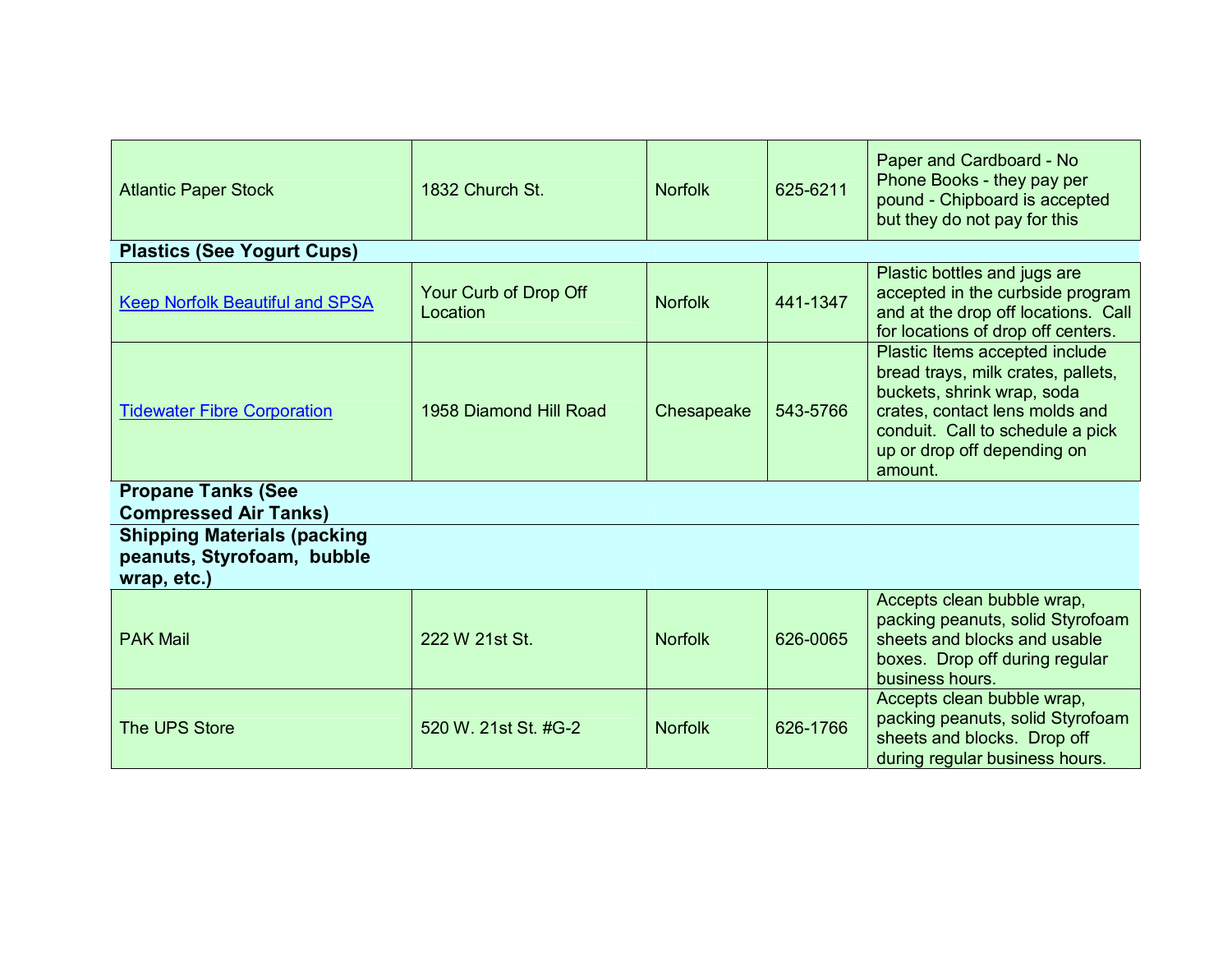| <b>The UPS Store</b>                                      | 5802 E Virginia Beach Blvd.                                                             | <b>Norfolk</b>           | 466-8666 | Accepts clean bubble wrap,<br>packing peanuts, solid Styrofoam<br>sheets and blocks. Drop off<br>during regular business hours.                                                                 |
|-----------------------------------------------------------|-----------------------------------------------------------------------------------------|--------------------------|----------|-------------------------------------------------------------------------------------------------------------------------------------------------------------------------------------------------|
| <b>Virginia Social Ventures</b>                           | 800 Tidewater Dr. Suite 200                                                             | <b>Norfolk</b>           | 623-1119 | Accepts packing materials to use<br>for the resale/shipping of media<br>items. Materials can be taken to<br>their location.                                                                     |
| <b>Shoes</b>                                              |                                                                                         |                          |          |                                                                                                                                                                                                 |
| <b>Crocs</b>                                              | <b>Crocs Recycling West</b><br>3375 Enterprise Ave.                                     | Bloomington,<br>CA 92316 |          | Mail old Crocs back and they will<br>be recycled into new ones.                                                                                                                                 |
| Nike Reuse-a-shoe                                         | Nike Recycing Center c/o<br>Reuse-A-Shoe 26755 SW<br>95th Ave. Wilsonville, OR<br>97070 |                          |          | Shoes can be mailed directly to<br>Nike at the address listed.<br>Accepts any non-metal<br>containing athletic shoes to be<br>recycled into athletic field<br>surfaces                          |
| <b>City of Norfolk Drop Off Recycle</b><br><b>Centers</b> | <b>Various Locations</b>                                                                | <b>Norfolk</b>           | 441-1347 | Textile Recycling available at all<br>City of Norfolk Drop off recycling<br>centers. Open 24 hours a day<br>(white drop off container labeled<br>for clothes and shoes). Call for<br>locations. |
| <b>Textiles</b>                                           |                                                                                         |                          |          |                                                                                                                                                                                                 |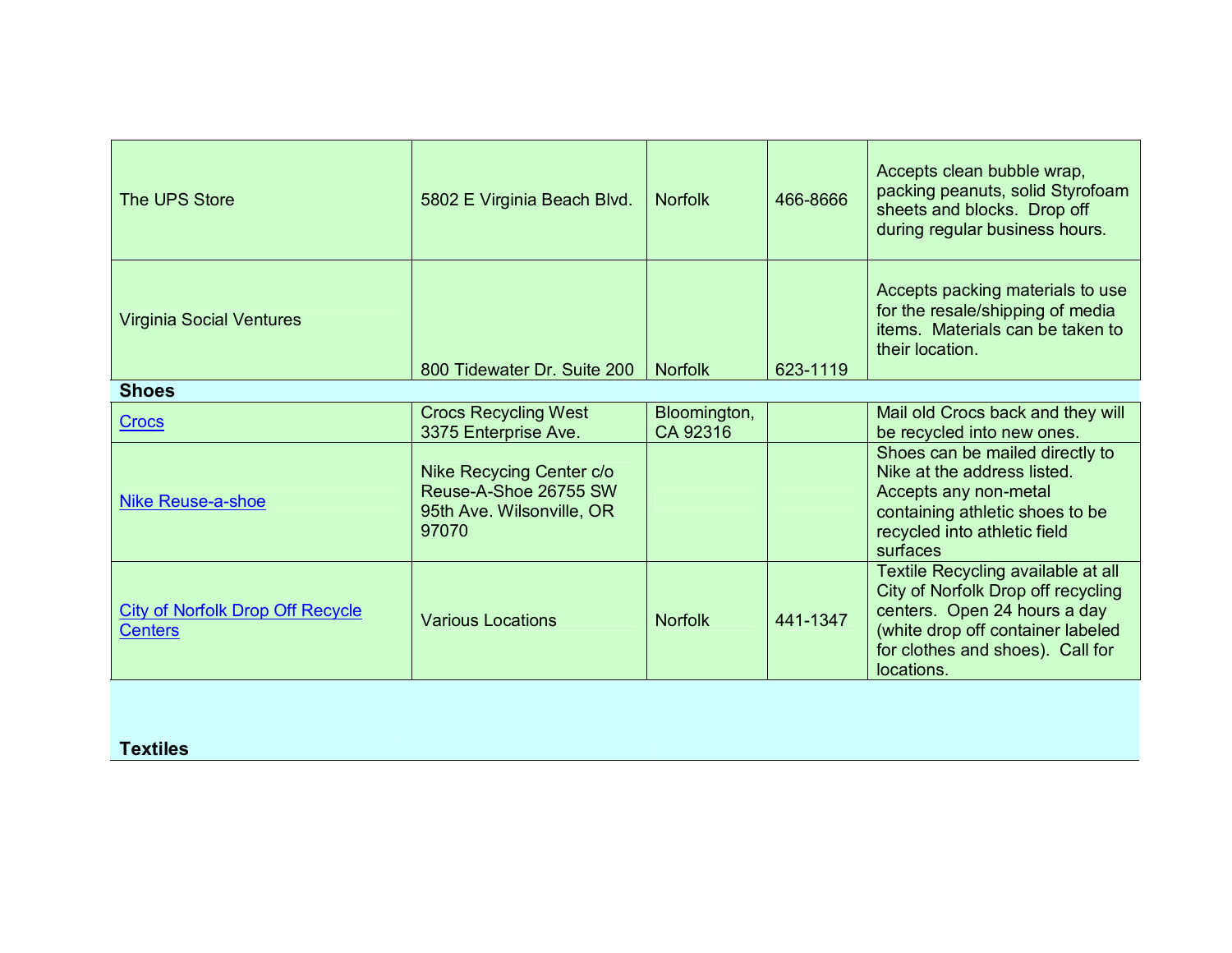| <b>City of Norfolk Drop Off Recycle</b><br><b>Centers</b> | <b>Various Locations</b> | <b>Norfolk</b> | 441-1347 | Textile Recycling available at all<br>City of Norfolk Drop off recycling<br>centers. Open 24 hours a day<br>(white drop off container labeled<br>for clothes and shoes). Call for<br>locations. |
|-----------------------------------------------------------|--------------------------|----------------|----------|-------------------------------------------------------------------------------------------------------------------------------------------------------------------------------------------------|
| <b>Norfolk SPCA</b>                                       | 916 Ballentine Blvd.     | <b>Norfolk</b> | 622-3319 | Accepts used blankets, pillows<br>and towels for use as animal<br>bedding. Call for drop-off times.                                                                                             |

## **Tires and Rubber**

| <b>THES AIR INDING</b>          |                                                       |                |          |                                                                                                                                                                                                                                                                                                                                                                               |  |
|---------------------------------|-------------------------------------------------------|----------------|----------|-------------------------------------------------------------------------------------------------------------------------------------------------------------------------------------------------------------------------------------------------------------------------------------------------------------------------------------------------------------------------------|--|
| <b>SPSA</b>                     | <b>Norfolk Transfer Station</b><br>3136 Woodland Ave. | <b>Norfolk</b> | 420-4700 | SPSA collects tires at their<br>transfer station or directly at the<br>regional landfill in Suffolk. They<br>recycle these for a variety of<br>purposes. Norfolk residents may<br>also put up to 4 tires out at the<br>curb for a bulk pickup (schedule<br>by calling 441-5813) on their<br>trash day. These tires will end up<br>being recycled at the landfill<br>facility. |  |
| <b>Tire Stores</b>              | <b>Various Locations</b>                              | <b>Norfolk</b> |          | Many tire vendors have programs<br>to accept tires to be sent to<br>recycling companies. Call for<br>details.                                                                                                                                                                                                                                                                 |  |
| <b>Toner and Ink Cartridges</b> |                                                       |                |          |                                                                                                                                                                                                                                                                                                                                                                               |  |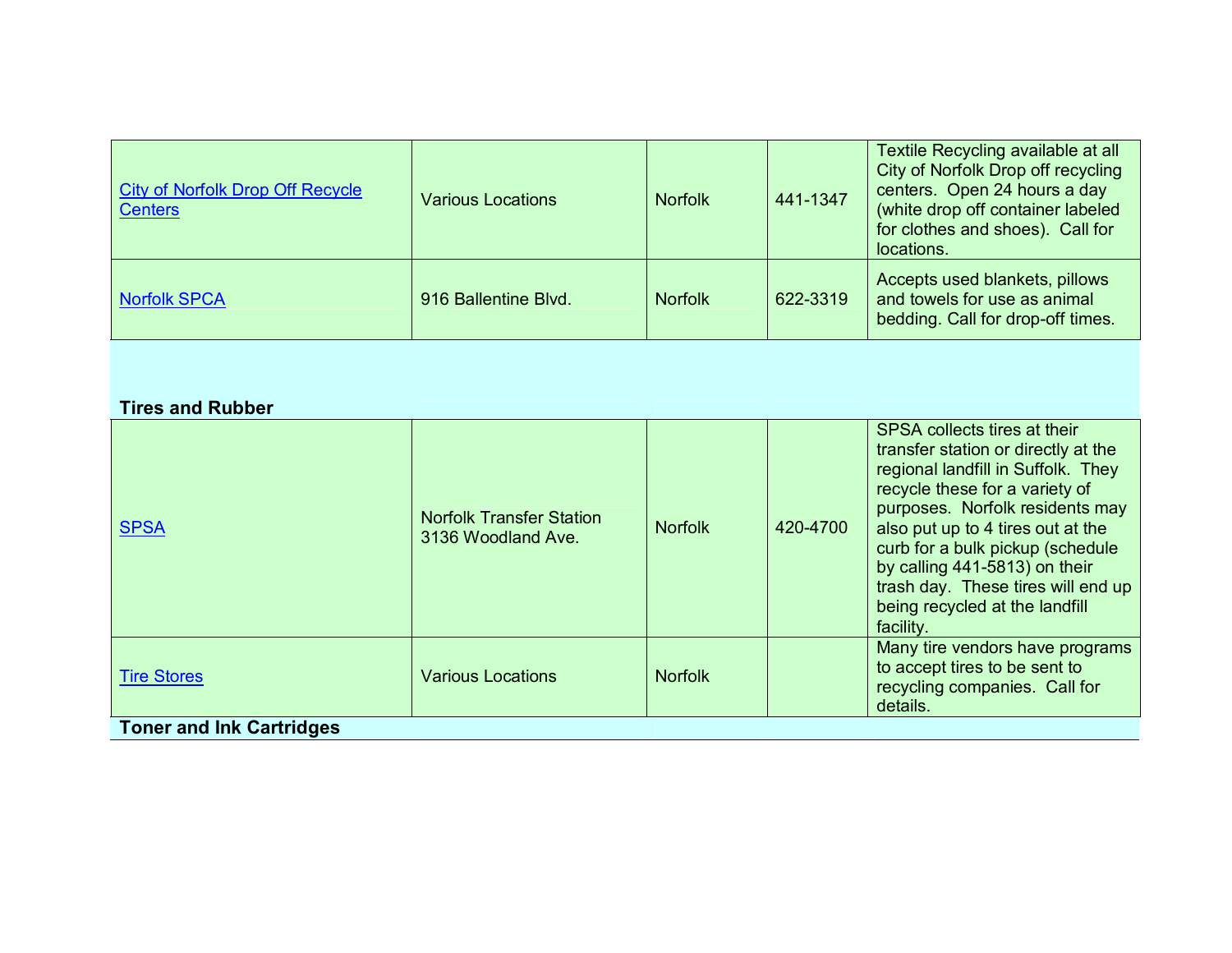| <b>Apple</b>                             | <b>Mail Back Program</b> |                |          | These companies will send you a<br>prepaid envelope to return their<br>cartridge back to them for<br>recycling.                                        |
|------------------------------------------|--------------------------|----------------|----------|--------------------------------------------------------------------------------------------------------------------------------------------------------|
| <b>Arista Business Imaging Solutions</b> | <b>Mail Back Program</b> |                |          | These companies will send you a<br>prepaid envelope to return their<br>cartridge back to them for<br>recycling.                                        |
| <b>Barrett Haven Inc.</b>                |                          | <b>Norfolk</b> | 624-6990 | They accept cartridges and cell<br>phones to be recycled as a<br>fundraiser for their shelter. They<br>will pick up a box full or you can<br>drop off. |
| Cannon                                   | <b>Mail Back Program</b> |                |          | These companies will send you a<br>prepaid envelope to return their<br>cartridge back to them for<br>recycling.                                        |
| <b>Green Disk</b>                        | See CDs                  |                |          |                                                                                                                                                        |
| <b>Green Alternatives</b>                | 1905 Colonial Ave.       | <b>Norfolk</b> | 457-8991 | Accepts cartridges during regular<br>store hours for recycling.                                                                                        |
| <b>Hewlett Packard</b>                   | <b>Mail Back Program</b> |                |          | These companies will send you a<br>prepaid envelope to return their<br>cartridge back to them for<br>recycling.                                        |
| <b>Jacox Elementary School</b>           | 1300 Marshall Ave.       | <b>Norfolk</b> | 628-2433 | They accept cell phones and ink<br>cartridges free of charge as a<br>school fundraiser.                                                                |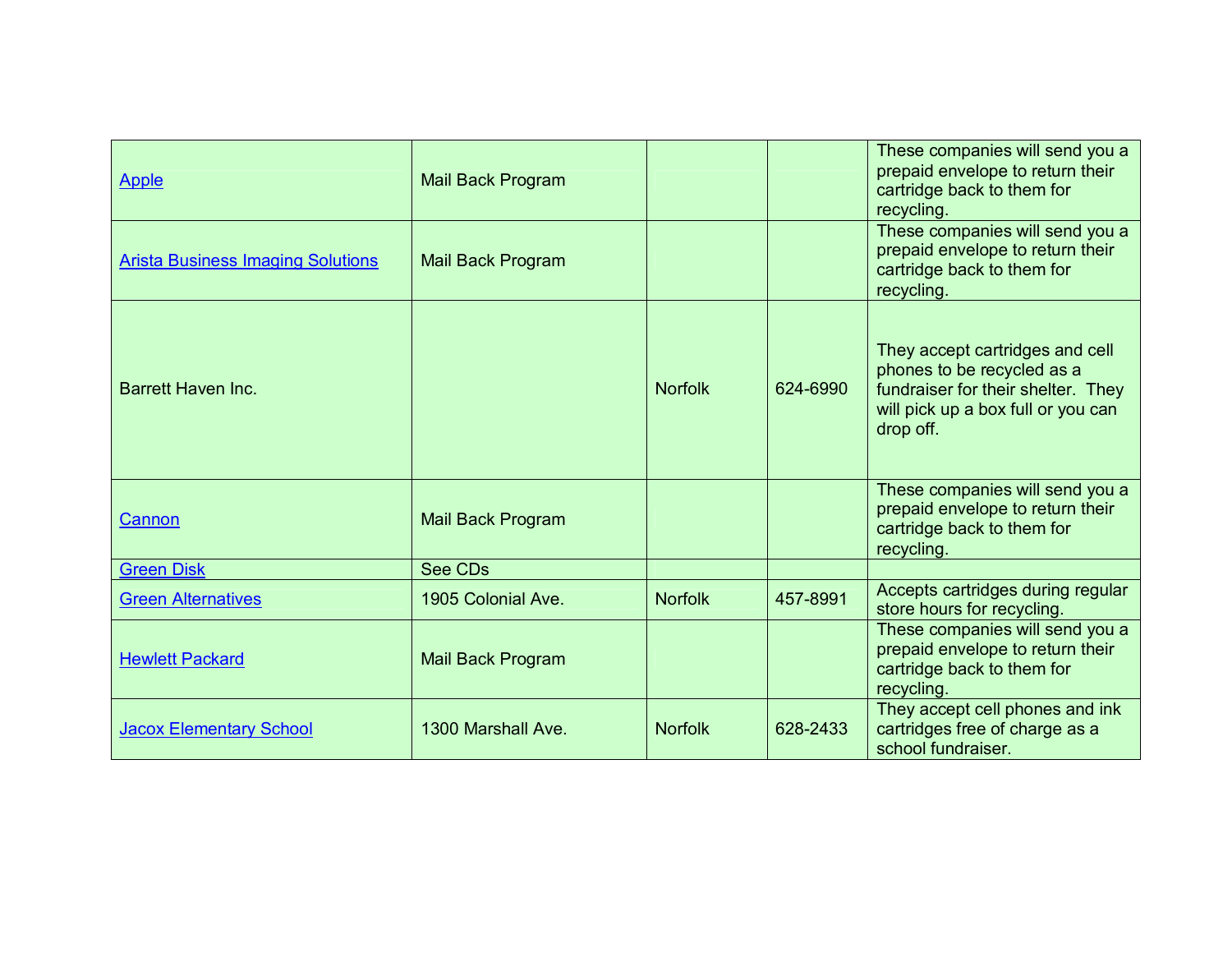| Lexmark                 | Mail Back Program     |                |                  | These companies will send you a<br>prepaid envelope to return their<br>cartridge back to them for<br>recycling.                                                                                                                                             |
|-------------------------|-----------------------|----------------|------------------|-------------------------------------------------------------------------------------------------------------------------------------------------------------------------------------------------------------------------------------------------------------|
| <b>Minolta</b>          | Mail Back Program     |                |                  | These companies will send you a<br>prepaid envelope to return their<br>cartridge back to them for<br>recycling.                                                                                                                                             |
| <b>Office Depot</b>     | <b>Various Stores</b> |                | 800-463-<br>3768 | You can bring cartridges into a<br>store and get a free ream of<br>recycled paper or \$2.50 off of<br>your next cartridge. Also, they<br>will send you a shipping envelope<br>(prepaid) if you bought it from<br>them and you can return to be<br>recycled. |
| <b>Office Max</b>       | <b>Various Stores</b> |                | 800-283-<br>7674 | You can take back cartridges to a<br>store to be recycled and receive<br>a ream of recycled paper for<br>each one. There is a limit of 5<br>per visit and they accept Dell, HP<br>and Lexmark.                                                              |
| <b>Rapid Refill Ink</b> | 1611 B Colley Ave.    | <b>Norfolk</b> | 962-6030         | They refill your cartridges. They<br>also accept cartridges for<br>recycling and credit your account<br>for all collected cartridges. They<br>will deliver a drop off box and<br>pick up when needed or you can<br>bring cartridges directly to them.       |
| <b>Staples</b>          | <b>Various Stores</b> |                |                  | Staples will accept ink and toner<br>cartridges for recycling and give<br>you a credit for new cartridges.                                                                                                                                                  |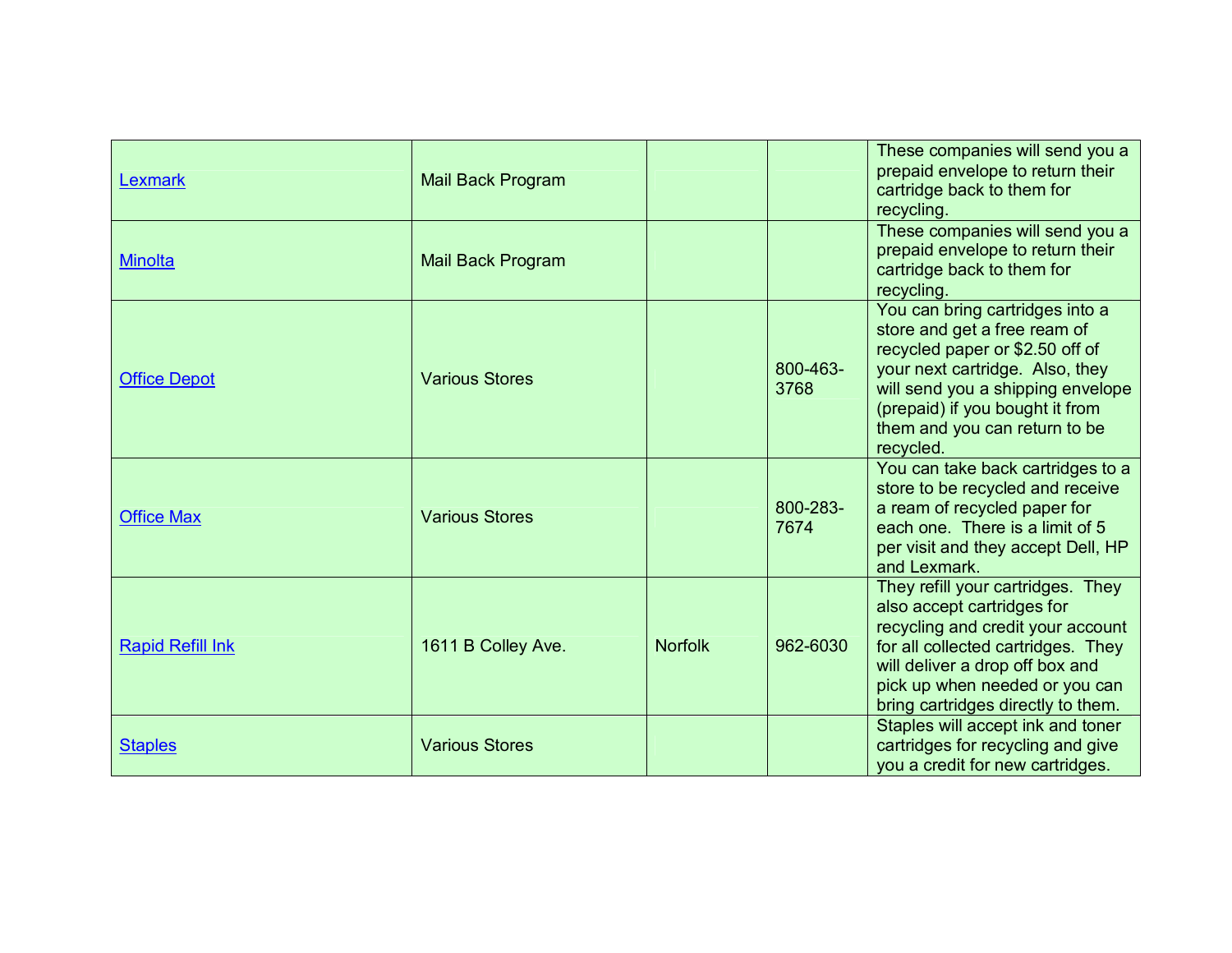| <b>T3 Toner</b> | Mail Back Program |                |          | These companies will send you a<br>prepaid envelope to return their<br>cartridge back to them for<br>recycling.                                                                                                        |
|-----------------|-------------------|----------------|----------|------------------------------------------------------------------------------------------------------------------------------------------------------------------------------------------------------------------------|
| Virginia Zoo    | 3500 Granby St.   | <b>Norfolk</b> | 441-2374 | They collect cartridges, cell<br>phones and rechargeable<br>batteries and send them to the<br>Funding Factory for recycling.<br>The zoo receives money to use<br>for education programs. Ruth<br>Clark is the contact. |
| <b>Xerox</b>    | Mail Back Program |                |          | These companies will send you a<br>prepaid envelope to return their<br>cartridge back to them for<br>recycling.                                                                                                        |
|                 |                   |                |          |                                                                                                                                                                                                                        |

## **Yard Debris**

| <b>SPSA</b>               | <b>Yard Waste Processing</b><br>Facility - 1991 Jake Sears<br>Rd. | Virginia<br><b>Beach</b> | 424-4631 | You may deliver yard waste to<br>SPSA's yard waste processing<br>facility Monday - Saturday 7:00 -<br>4:30. Yard waste is recycled into<br>mulch and compost. |
|---------------------------|-------------------------------------------------------------------|--------------------------|----------|---------------------------------------------------------------------------------------------------------------------------------------------------------------|
| Do It Yourself Composting | <b>Your Backyard</b>                                              |                          |          | It is fun, easy and rewarding.                                                                                                                                |